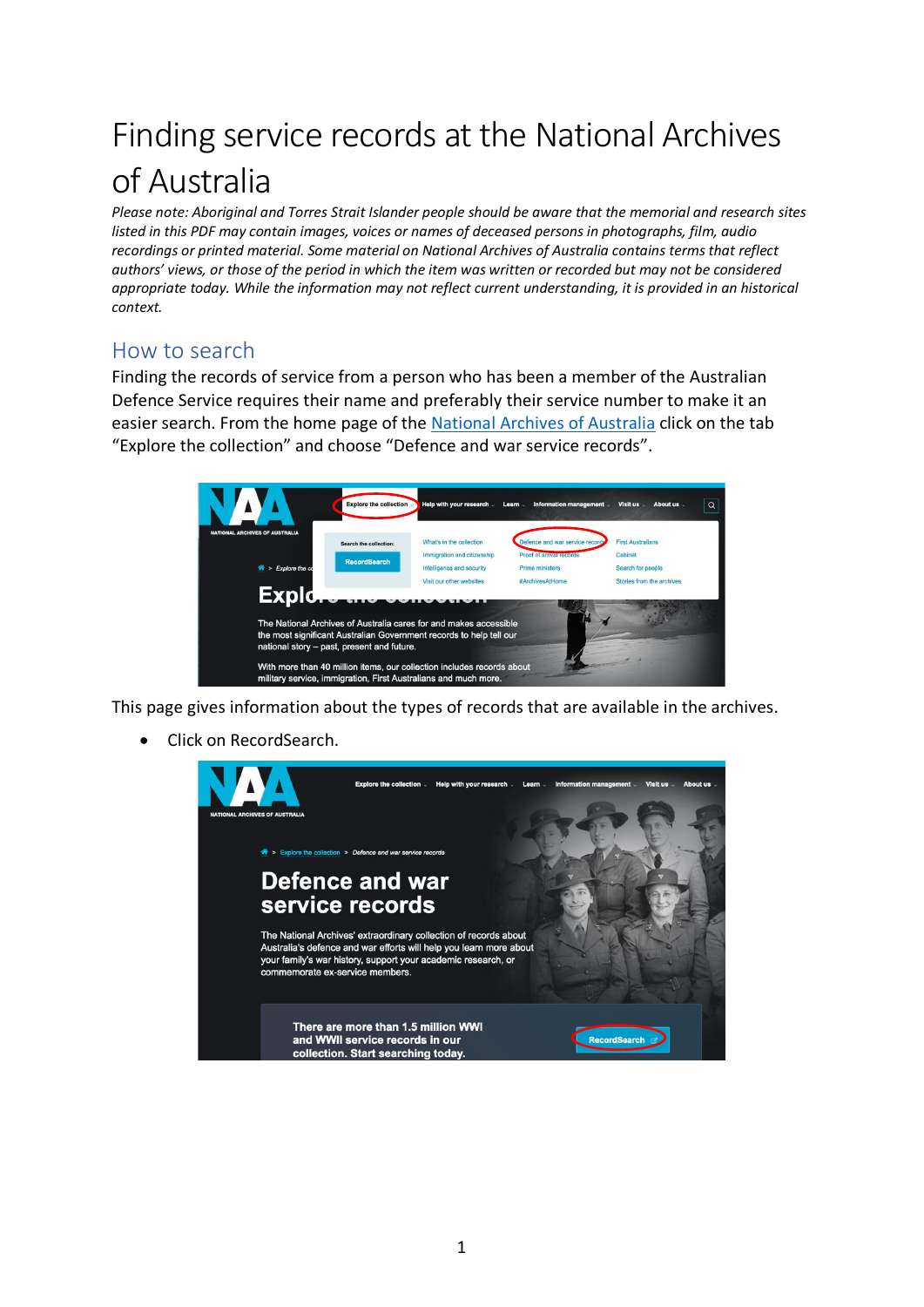• Choose the tab for a NameSearch. This search requires you to add the family name and the given name if available.

| NATIONAL ARCHIVES OF AUSTRALIA                | RecordSearch                                                                                                 |                   |                                          |                                   | Login                                                                 |
|-----------------------------------------------|--------------------------------------------------------------------------------------------------------------|-------------------|------------------------------------------|-----------------------------------|-----------------------------------------------------------------------|
|                                               |                                                                                                              |                   |                                          | <b>RecordSearch Forum</b><br>Help | View previous searches                                                |
| <b>Basic search</b>                           | <b>Advanced search</b>                                                                                       | <b>NameSearch</b> | <b>PhotoSearch</b>                       | <b>Passenger arrivals</b>         | <b>Newly scanned records</b>                                          |
| <b>NameSearch</b>                             |                                                                                                              |                   |                                          |                                   | <b>Welcome guest</b>                                                  |
| Family name                                   | Family name                                                                                                  |                   |                                          |                                   |                                                                       |
| Given names                                   | Given names                                                                                                  |                   | as All words<br>$\overline{\phantom{a}}$ |                                   |                                                                       |
| Category of records                           | Select a category of records                                                                                 | $\bullet$         |                                          |                                   |                                                                       |
| Use exact spelling                            | ø                                                                                                            |                   |                                          |                                   |                                                                       |
| Search                                        | Clear                                                                                                        |                   |                                          |                                   |                                                                       |
| Copyright National Archives of Australia 2020 | Privacy Copyright Terms of use Accessibility Using the collection Citation Service charter Ask us a question |                   |                                          |                                   | <b>Australian Government</b><br><b>National Archives of Australia</b> |

• Choose the category of resources that you want to search

It is a drop-down list and includes a general Australian Defence Forces personnel records plus specific ones like Army, Air Force or Navy personnel records. It is easiest to look under the general heading to find the records. The information retrieved from the Australian War Memorial records includes the service number of the person you are researching.

| NATIONAL ARCHIVES OF AUSTRALIA                             | RecordSearch                                                                                         |                   |                     | Login                             |                                                                       |
|------------------------------------------------------------|------------------------------------------------------------------------------------------------------|-------------------|---------------------|-----------------------------------|-----------------------------------------------------------------------|
|                                                            |                                                                                                      |                   |                     | <b>RecordSearch Forum</b><br>Help | <b>View previous searches</b>                                         |
| <b>Basic search</b>                                        | <b>Advanced search</b>                                                                               | <b>NameSearch</b> | <b>PhotoSearch</b>  | <b>Passenger arrivals</b>         | <b>Newly scanned records</b>                                          |
| <b>NameSearch</b>                                          |                                                                                                      |                   |                     |                                   | <b>Welcome guest</b>                                                  |
| Family name                                                | frederick                                                                                            |                   |                     |                                   |                                                                       |
| Given names                                                | Given names                                                                                          | All words<br>as   | $\vert \cdot \vert$ |                                   |                                                                       |
| Category of records                                        | Australian Defence Forces personnel records                                                          | $\mathbf{r}$      |                     |                                   |                                                                       |
| Service number                                             | 685A                                                                                                 |                   |                     |                                   |                                                                       |
| Use exact spelling                                         | ø                                                                                                    |                   |                     |                                   |                                                                       |
| Search                                                     | Clear                                                                                                |                   |                     |                                   |                                                                       |
| Privacy<br>© Copyright National Archives of Australia 2020 | Copyright Terms of use Accessibility Using the collection Citation Service charter Ask us a question |                   |                     |                                   | <b>Australian Government</b><br><b>National Archives of Australia</b> |

- Enter the details that you know
- Click search.
- Either a list of records or a specific personal record will be provided. This will depend on the use of the Service Number for the person.

The record in the archives gives details including:

• The date range of the contents in the series